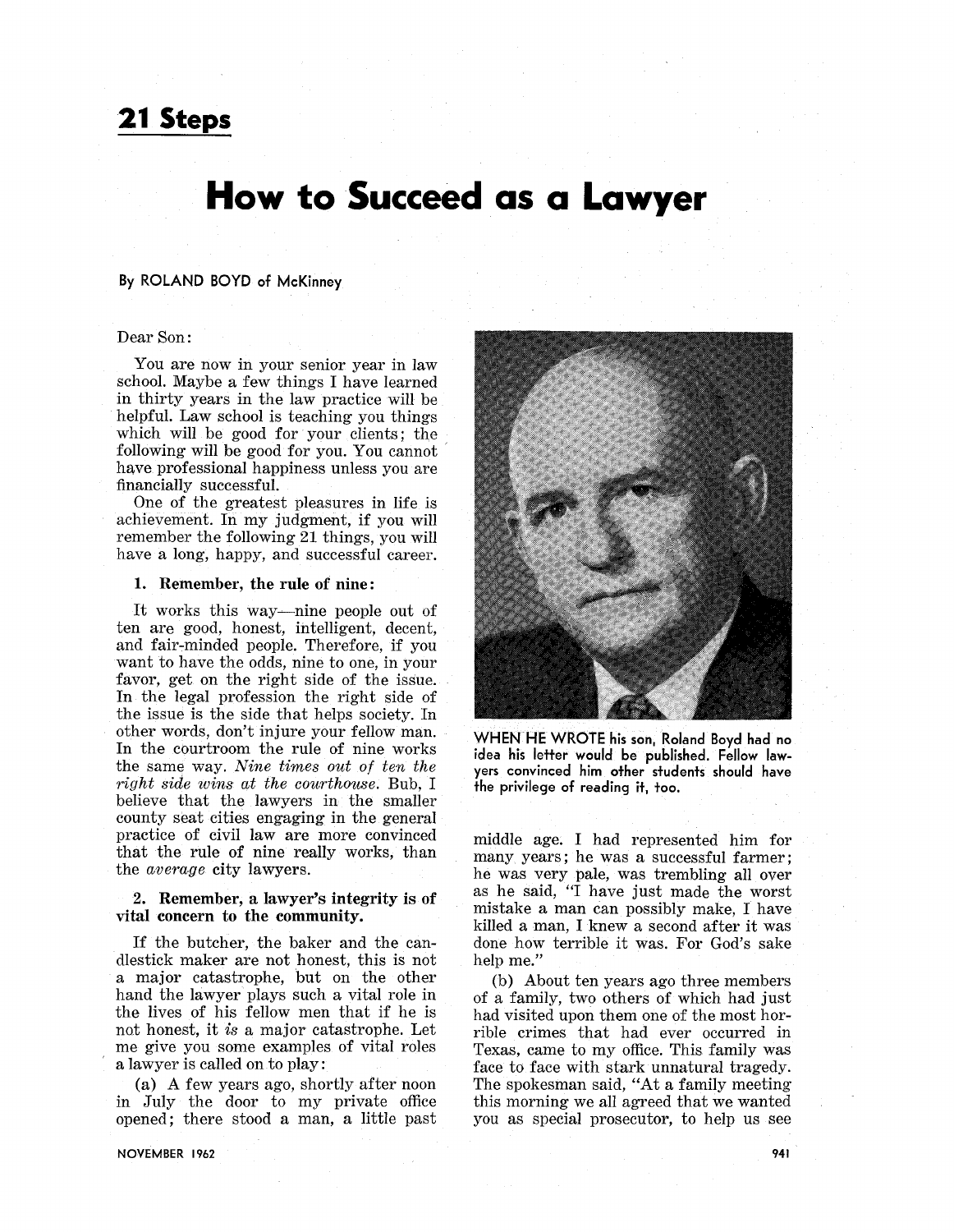#### **ROLAND BOYD**

**Mr.** Boyd, a 1933 graduate of Southern Methodist University Law School, is a member of the McKinney law firm of Boyd, Veigel & Gay.

He is a former county attorney of Collin County and is currently serving as a member of the American Bar Association's Condemnation Committee.

that justice is done."

(c) A few weeks ago an elderly retired farmer, a good, sound citizen, came to the office bringing with him a smartly and attractively dressed daughter, apparently about 35 years old. He told me a story of the daughter's marriage to an energetic, handsome, well-educated, dynamic young man, how well he was doing in business, how the family began growing, then embezzlement, then divorce, then a new life, then remarriage, then robbery with firearms and murder, now a death penalty in just a day or so. "We need your help."

(d) Several months ago, on Saturday afternoon, while I was in the office with the outside doors locked, a telephone call from a middle-aged man I had represented for years, as well as his father before him, in a distressed voice, said, "I am downstairs, your door was locked, I was just praying that you were in. I must talk to you." When he arrived, he showed me several daily newspapers that he had just gotten out of the Post Office from a distant city. The headlines and front-page articles told a story of a liquor store stickup with the owner being murdered when he tried to reach for a gun, the capture by police blockade, the laboratory reports proving conclusively who had fired the shot that killed the owner. His son. Crying like a baby, the man said: "Help me. What can **I** do?"

(e) You might be employed by the State Bar of Texas to investigate, brief, file and try a fellow lawyer in a disbarment proceeding. This assignment cannot be taken lightly.

**(f)** In 30 years of practicing law I have felt that my professional duty required me to ask a jury to take a man's life on three different occasions. In two cases the jury complied with my request; in the third the defendant took his own life the day he was sentenced for life. Under these conditions the only reward life provides is a clear conscience. No profession can be more vital than one which makes such requirements on its members. Therefore, the integrity of its members is certainly of major concern to society.

**3. Remember, always be nice to people regardless of their social status, educational level, or financial rating, because:**

(a) That boy who is now "jerking soda" at the drug store, **25** years from now *might* be president **of** the Investment Bankers Association of America and be calling you about an important matter in New York.

(b) That boy who is now picking up scrap metal in the alleys and selling it to get spending money, 20 years hence *might* be employing you to examine titles to ranch lands he is buying in other states.

(c) That boy, who, on graduation from high school, said, "I am not going to college because I already have all the education I need," *might* many years hence, by being elected chairman of the board of directors of a major manufacturing concern, prove the truth of his statement.

(d) Some successful people in business can neither read nor write.

#### **4. Remember, in the practice of law under a democratic form of government there are no secrets.**

Therefore, don't ever be a party to anything, don't put anything in a letter, don't say anything in conference or on the telephone that you would mind (except for your client's interest) seeing on the front page of a newspaper, on TV, or hearing from the witness stand, or on the radio.

#### **5. Remember, the best way to disarm your enemies is to do what is just under the circumstances.**

It absolutely drives them crazy. Often it will throw them into such confusion that they become helpless. Ordinarily their "double dealing" will "backfire" if you don't resort to the same tactics.

**6. Remember, no people have ever developed a better method for settling disputes among men, than our judicial system.**

It was developed by the legal profession, it has been through fire, millions of times; although not perfect, it is still the "best" there is. The "jury" is the heart of the system. Always defend the system. When (Continued on page 990)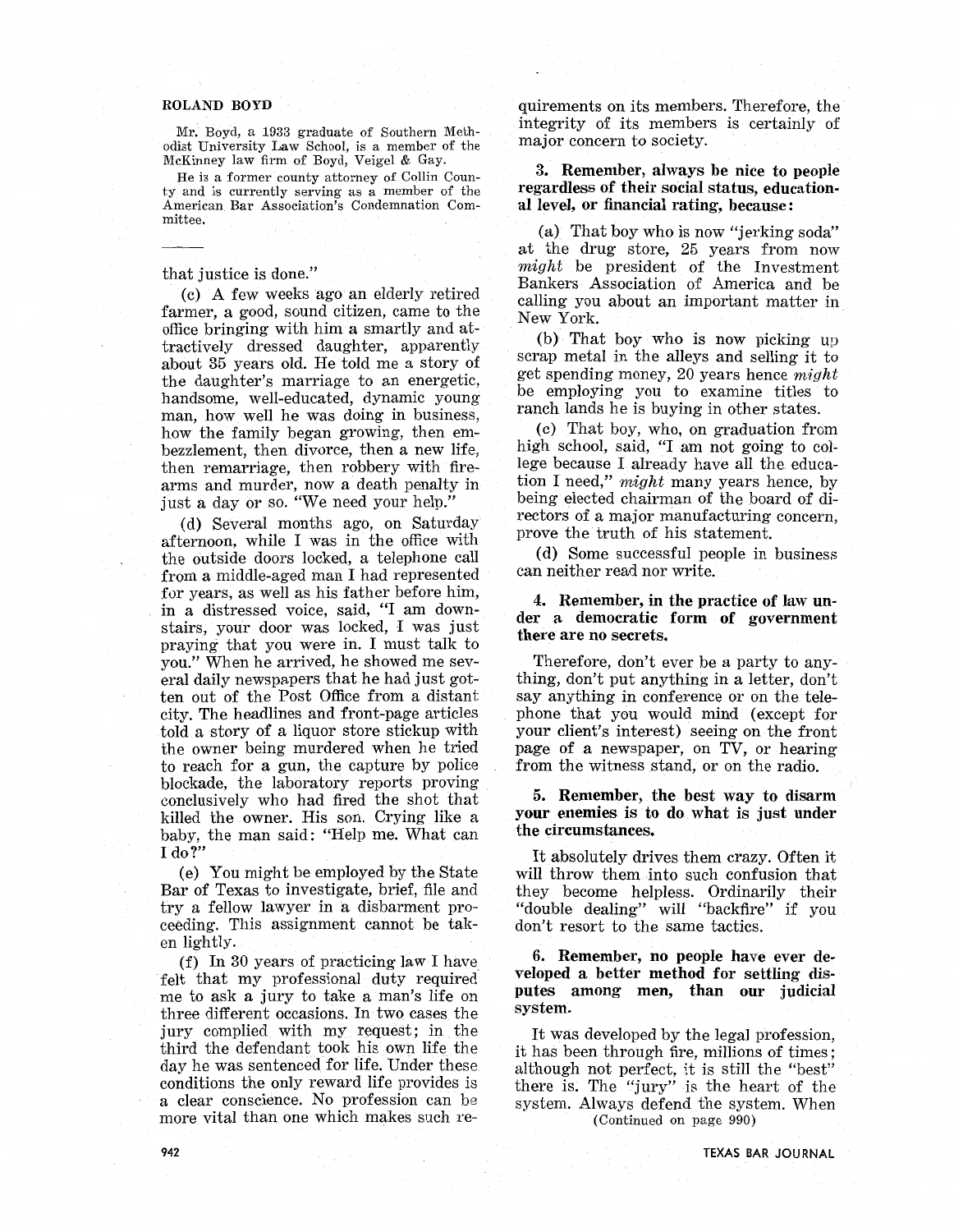sponsibilities to work under a system of law and to support the rule of law.

This leads to particular stress upon one aspect of the support for the rule of law which we lawyers must give. This is in the area just mentioned—the preservation of liberty. Justice Brandeis said: "The greatest dangers to liberty lurk in insidious encroachment by mean of zeal, well-meaning but without understanding."' It is the responsibility of lawyers to convey this understanding. As we defend the rule of law we defend liberty. This is that curious paradox of which Cardozo<sup>6</sup> and so many others have spoken. Control by law frees us, gives us our liberty.

Here again, especially, is the work of the lawyer not yet done. We as lawyers must have the strength and courage to sell a concerned and sometimes frightened people on our system of freedom for the highest and lowest among us, for the conventional and the unorthodox, for all races, religions, and shades of opinion.

And even in the definition of liberty there is no final analysis. Liberty, as applied to specific problems, and in its particular mainfestations, is not something that is set once and needs no further evaluation. The attacks upon liberty come in uniquely new situations and uniquely disguised. They have in every generation, and they will continue to do so. Justice Jackson stated the nature of the demands of liberty in most effective fashion when he said:

**"There is no such thing as an achieved liberty; like electricity, there can be no substantial storage, and it must be generated as it is enjoyed, or the lights go out."7'**

There is no final analysis. Your profession lays a great and continuing claim upon you, the law graduates-a call to undergird and preserve the vitality of our liberties and the rule of Law. The law school faculties and the entire profession eagerly convey their most sincere wishes for your success, well-being, and prosperity as you enter upon this task.

U.S. 398, 442 (1934).

5. Olmstead v. U.S., 277 U.S. 438, 479 (1928) (dissenting opinion).

6. Cardozo, The Paradoxes of Legal Science 94 (1928).

7. Jackson, The Task of Maintaining Our Liberties: The Role of the Judiciary, 39 A.B.A.J. 961, 962 (1953).

### **How to Succeed**

#### (Continued from page 942)

you lose a lawsuit, don't try to tear the courthouse down.

#### **7.** Remember, the important thing, so far as getting legal business is concerned is what your homefolks think about you.

Everything on earth connects on to your town and then your block. As to how high you go in your profession depends on who employs you. The important employment I have had in many different matters which has necessitated my being out of the state much of my time can be traced back to someone *very close to home.* So it is what your neighbors say about you that counts.

**8. Remember, no profession makes it** possible for its members to enjoy a longer professional life than law.

So long as a lawyer lives he can practice law. So long as he keeps his health and mind he can do it successfully. Our neighbor, the late Senator, demonstrated this fact; he practiced law for 70 years.

**9.** Remember, there is no ceiling on success in the legal profession.

The only limit on the amount of success you can achieve is your *time* and *energy.* And the thought that will give strength to finish when the hour gets late and going gets rough, is that irrespective of how it might look to others, you know you are fighting according to the accepted rules of the game.

#### **10.** Remember, the end does not justify the means.

Two wrongs do not make a right. It is better to lose than not to fight according to the rules. It is extremely easy for a young lawyer to violate these rules. If you have a growing family to support on a meager income, there is a strong temptation to become lax on your professional

<sup>1.</sup> Coleridge, *Table Talks: Duties and Needs of an Advocate,* in Ashe (ed.), The Table Talk and Ominia of Samuel Taylor Coleridge 141 (George Bell & Sons, 1884).

<sup>2.</sup> Barwell v. Brooks, 7 Doug. 371, 373, 99 Eng. Rep. 702, 703 (K. B., 1784).

<sup>3.</sup> McCulloch v. Maryland, 4 Wheat. 316, 415 (1819).

<sup>4.</sup> Home Bldg. & Loan Ass'n. v. Blaisdell, 290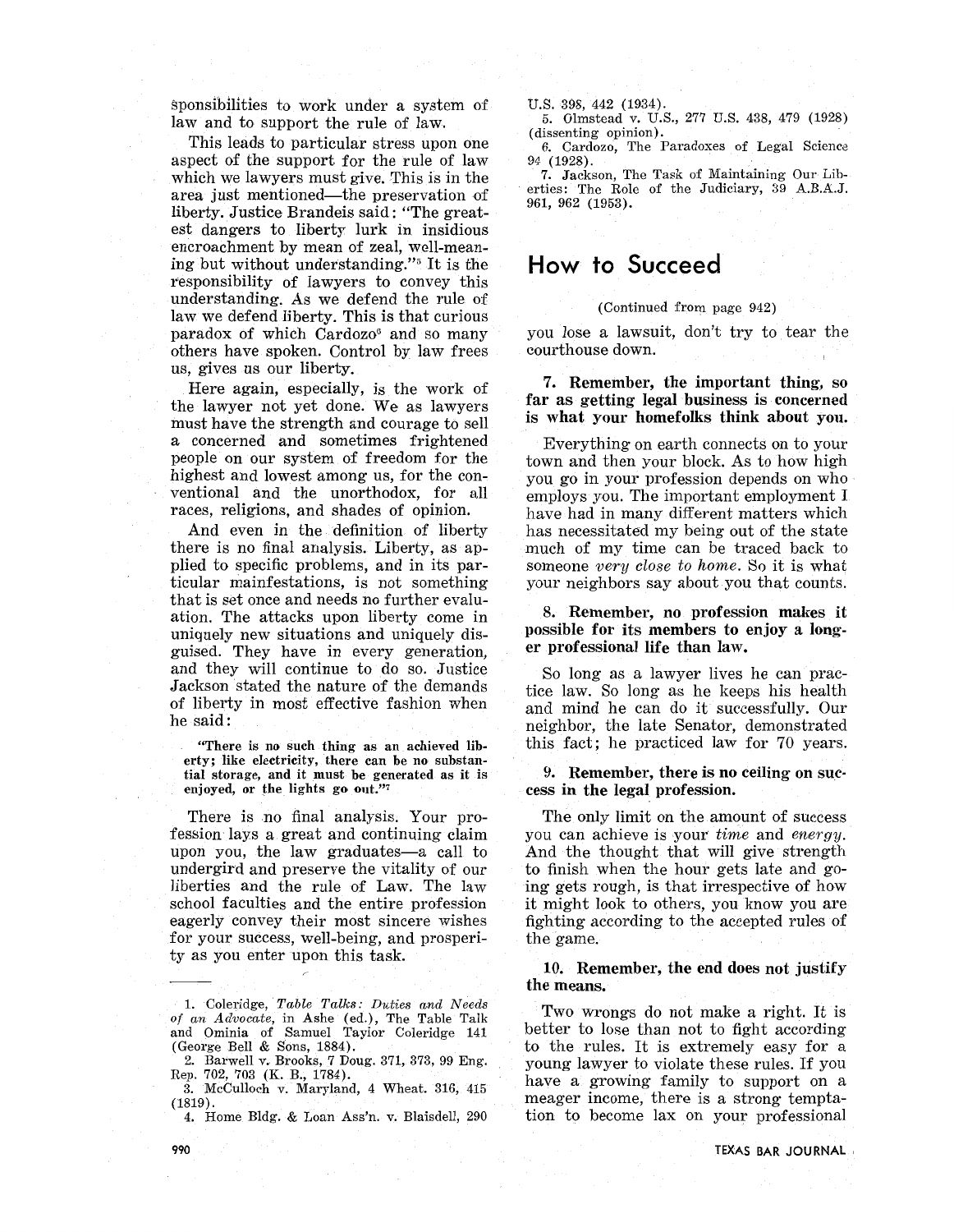morals. Many times it might appear necessary to "fudge" a little. You will profit financially if you don't do it. The magnitude of responsibility entrusted to you is in direct proportion to the confidence people have in you. No one can destroy the confidence of other people in you, except you. Integrity is to the lawyer what virtue is to the woman; therefore, you must not only be honest, but also you must maintain the appearance of honesty.

#### **11.** Remember, to be a good lawyer you must first be a good man.

Your sole ambition should be to be a good husband, a good father, a good neighbor, a good citizen, and a good lawyer. If you achieve this, you will have achieved all the success there is. The pressure of life in the space age is such that it is very easy for a young man to get the idea that he must be a dynamic individual, he must break all records, he must set the world on fire. If he gets this idea, he starts life with a handicap. The papers are full of such cases at this time.

12. Remember, don't ever **put your in**terest in the fee ahead of your interest in the case.

Your future depends more on the manner in which you handle the case than on the amount of the fee you collect.

**13.** Remember, the primary purpose of the legal profession is to find, recognize, interpret, and preserve the truth.

The quicker you can learn the truth about any situation, the better off you will be. After you learn it, don't join issue against it.

14. **Remember,** your clients subconsciously make you the guardian of their morals.

As inconspicuously as possible you should assume this responsibility. If you do, and discharge it properly, it will help you build a good law practice:

(a) Many years ago a client who lived in a nearby city came to the office and said, "That case you are representing me in, I got to thinking, that property represents 90% of my life's work. If you lose that case, I am ruined. A man told me if I would go to so and so and pay him \$10,000, then my property would be re-appraised at a high figure and I could settle without

a trial. I have about decided to do it that way. What do you think?" I told him in my opinion he would be making the greatest mistake he had ever made; that he had always been honest and I couldn't see any reason for him to change this late in life. He reluctantly agreed. A few months later he was well pleased with the outcome of his case, and told me many times, that I kept him from ruining a happy and successful life, and he consulted me on every important matter for the balance of his life.

(b) A few years ago about mid-morning, I got a call from a local citizen who was then in a distant city. He made an appointment as soon as he could drive. That afternoon when he arrived, he explained that he had been low bidder on a big construction contract, that the second bidder had approached him on the proposition that if he did not qualify, the second bidder would be awarded the contract, then he would let him do the work and they would split the difference in the two bids. He wanted me to write a contract that would bind both parties. After explaining why no lawyer could write that contract without committing a felony, he decided to qualify and perform, which he did. He and his entire family have been my clients since then.

#### **15. Remember, the courtroom is where** the showdown comes.

This is where the lawyer must "put up or shut up." This is the arena in which you must meet your adversary. There is a large segment of the profession who avoid the courtroom in every possible manner. This is a mistake. Of course, the courtroom is strictly the last resort, but I never had any luck in handling matters in negotiation until I got the situation in good shape for the courtroom. If you have a good case and are well prepared, nine times out of ten you don't have to try it. If you are not well prepared, you will either lose the case or coerce your client into an unfair settlement. Trial work is essential for the general practitioner; until you have a fair estimate of what you can or can't do at the courthouse, you have no true standard by which to measure your case. The trial lawyer is to the legal profession what the surgeon is to the medical profession. An office lawyer who never goes into the courtroom never knows whether he is rendering the right kind of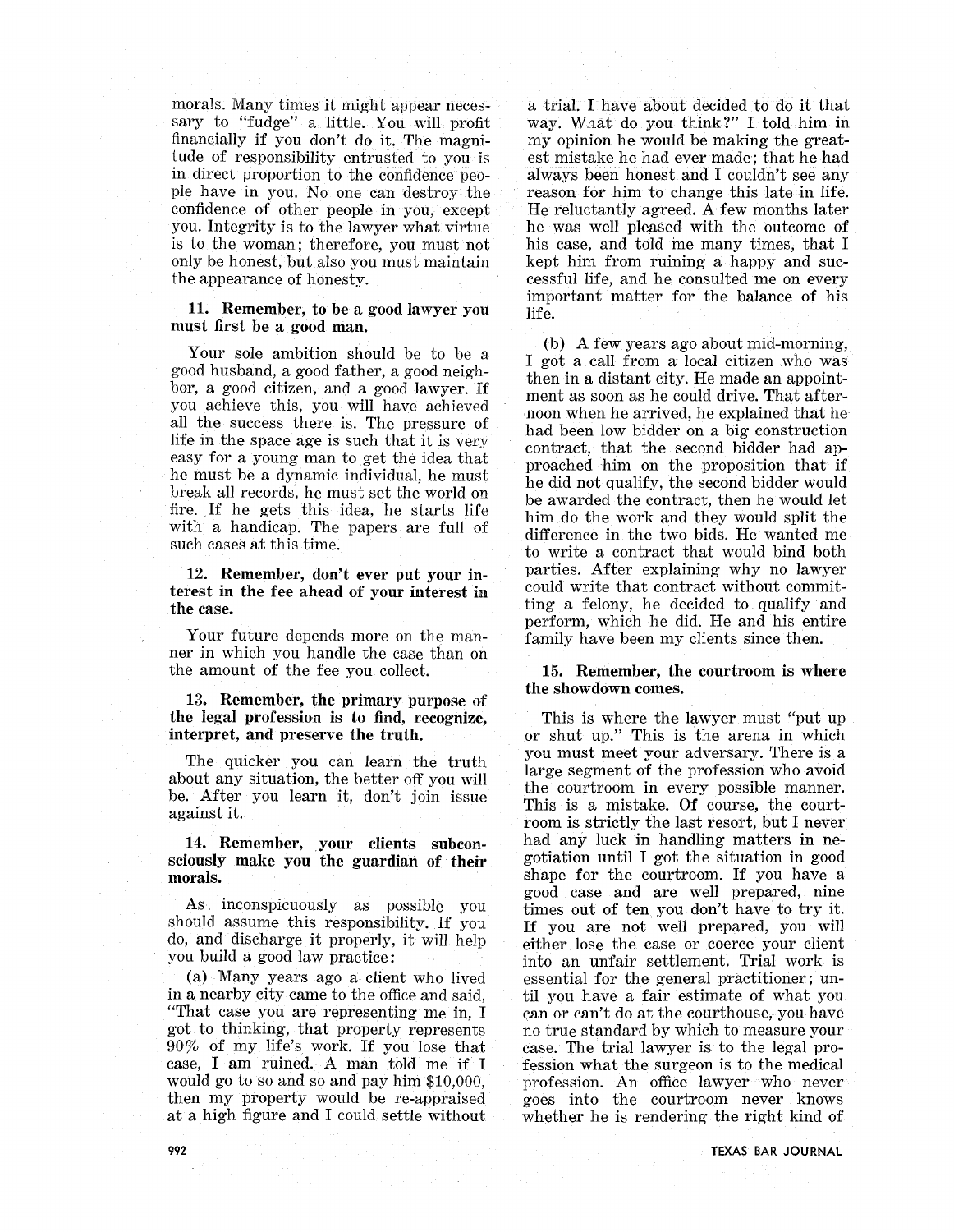service to his clients. To be a good "trial lawyer" you must know why, where, when, and how, people "tick." The highest compliment that can be paid a lawyer is to say "He is a good trial lawyer."

#### **16. Remember, there is no sure way to bind men together and keep them bound by any written instrument.**

The only thing that binds men together is the fact that under all circumstances most men, without knowing what the other will do, will reach for the golden rope of justice, truth, decency, and fairness and thereby bind themselves to every other person who grasps the same rope. This is the only combine that will endure.

#### **17. Remember, to live for your fiftieth birthday.**

Soon after **I** graduated and opened my office, one of the service clubs had as guest speaker an evangelist who was holding a revival in a big tent on the trade lot. In his talk he said: "I don't care what your life's work is; if you are a young man just beginning, I am going to tell you what to expect from life. If from now until your fiftieth birthday you will make every decision in your business or profession in such a way as you think helps society, from your fiftieth birthday on, for the balance of your life, the pleasure you get from your life's work will double every twelve months. On the other hand, if your decisions are against society, your disappointments and your miseries will double every twelve months." I am now three years past my fiftieth birthday. I believe the man was right.

#### **18. Remember, money loses most of its importance when you get sufficient food, clothing, and shelter for you and your family.**

And at this point with most people the pleasure diminishes as the amount increases. People who have nothing but money have very little.

**19. Remember, that the happiest man on earth is the man who has to work for** a **living.**

**20. Remember, that many of your thrills, excitement, unusual experiences, etc., will come in peculiar fashion and at unexpected times:**

NOVEMBER **1962**

(a) A call from an undertaker saying the funeral has started, that he is calling for one of the mourners who asked that you not accept employment from anyone else until he could get to your office after the funeral.

(b) While walking to the office just at sun-up during the middle of a long, vicious trial, on coming to an intersection, seeing a man standing in the middle of the walk, with no other human being in sight, who three days before said he was going to whip you, on account of your role in the trial.

(c) The woman who drove 20 miles, rushed into your office and said, "I just heard you died of a heart attack. Thank God it wasn't true."

(d) On driving up to a filling station, the owner whom you don't remember ever having seen before, saying to a child: "Honey, go get your mother; this man talked us out of getting a divorce many years ago. We both want to thank him."

(e) Clients who send more than their fee, and say you didn't charge them enough (this doesn't happen often, but it

## **EDITORS-**

#### **IF YOU**

**-are a lawyer or law school graduate**

- **-enjoy research**
- **-can write clearly**
- **-want economic security**

#### **WHY NOT**

**-consider a law writing career** *in* **San Francisco**

#### **OFFERING**

- **-top salaries**
- **-pleasant working conditions**
- **-opportunities for advancement**

### **Matthew Bender & Company**

**Western Division 160 So. Van Ness Ave. San Francisco 3, Calif.**